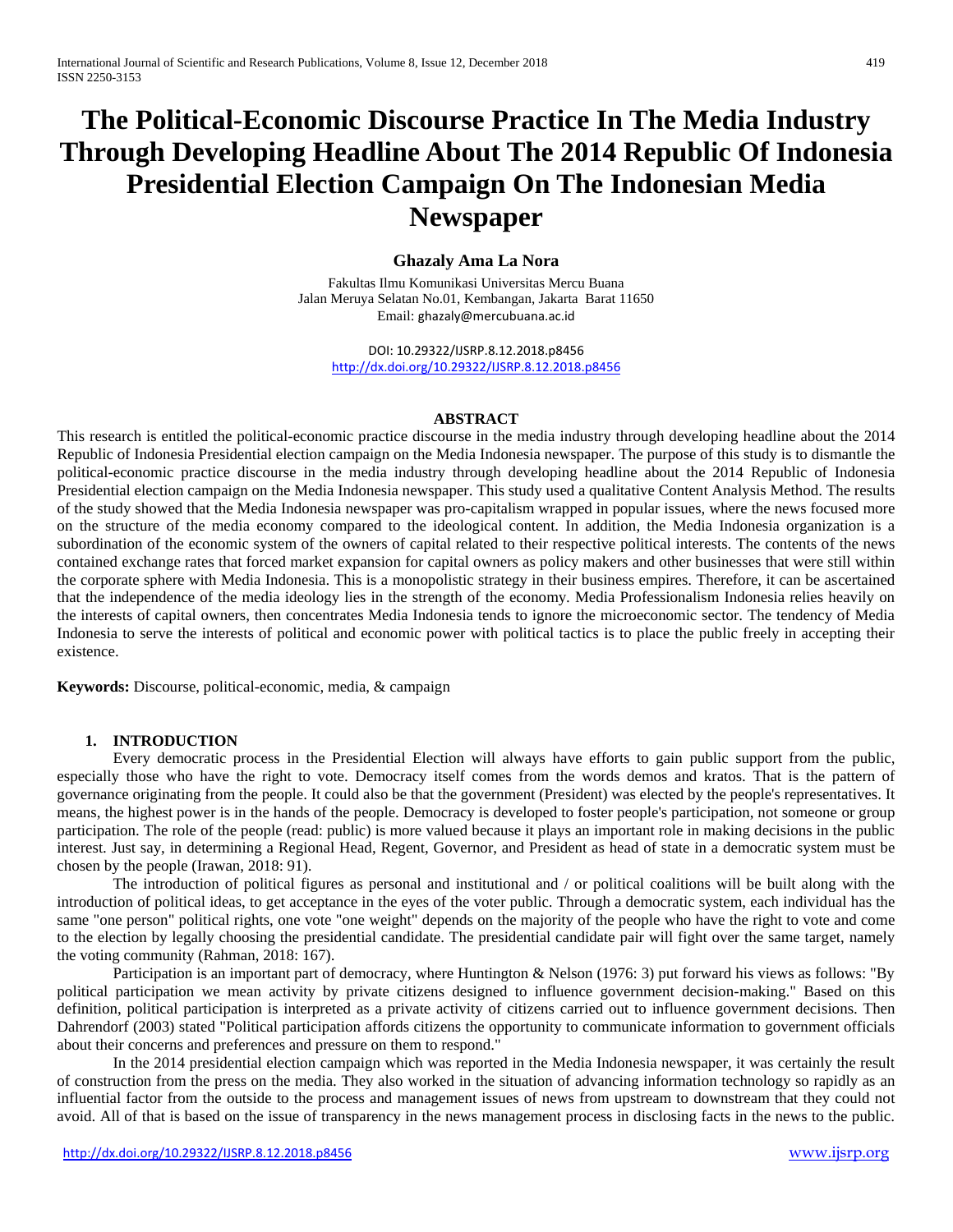The advancement of information technology is a new civilization which means information. According to Muis, the flow of information from the outside will be more intense and increasingly difficult to filter. Because, the obstacles of space and time are getting thinner. Finally the world becomes more transparent, (Muis: 2000: 3). As the issue that has been and being carried out by the management of newspaper reporting is indicated by a tendency not to adhere to the principle of independence as an ideology that must be held firm by any media because the interests of the media owner influence the construction of the text in the news making process. The suspicion is getting stronger when we find out the owner of the newspaper as well as a politician or founder of a political party.

The relationship between journalists and politicians are based on the process of communication between these actors. Some communication processes occur in situations characterized by rather formal arrangements. These situations are planned, following certain fixed rules, appearing in the context of repeated events, which use standard language is common, and the situation has a more or less official character. (Philip and Carsten, 2013: 3).

The emergence of political communication as a special forum for the transmission political messages is a response to the needs from time to time because communication is no longer dominated by interpersonal communication and direct oral or face-toface interaction but oriented to communication technology. (Ahmed and Ansari, 2012: 181)

Globalization in the field of information in the world of mass media cannot be separated from globalization in the economic field, which of course the development of information is highly dependent on the ability of the power in the capital class. Of course these conditions have an influence up to the world of mass media in Indonesia. Therefore, the phenomenon reported in the newspaper namely Media Indonesia tends to display information about the Presidential candidates with their respective reporting faces containing more positive and negative elements as an inevitable issue of reporting. On the one hand, the pressure of various interests that come from the investor (owner) media into the news management process is getting bigger. Whereas on the other hand, the demands of our national press system to preserve the function of the Pancasila press are also increasingly tight. In other words, there is a conflict between the demand to maintain the existence of the press and the demand to carry out the functions of a free and responsible press, in accordance with the Pancasila democracy, (Muis: 2000).

The ideology of the news in the mass media wrapped in the presidential election campaign agenda is part of social change that is increasingly fast and broader. The change in ideology is directly related to the influence of the process national development sharpened by the influence of globalization and this information age. In other situations, sometimes the content of information conveyed through the mass media to the public often contradicts the expectations of the public as a result of the pragmatic view mass media, which inevitably reality as such will affect the information development system in Indonesia. In Muis's view above, it emphasizes more on the behavior of the mass media that appear in two faces, where the state through the national press system requires the press to deliver the news must fulfill the applicable ethical values and press law. But on the other hand, the behavior of the press tends to adhere to the principle of freedom which is more nuanced to the interests of the intended media owner. This assumption can be seen clearly in the practice of reporting management in Media Indonesia newspapers.

Furthermore, in the perspective in analysis of the news text related to the 2014 presidential election campaign in Media Indonesia newspapers, which tend to be not independent, there are actually the most basic things, especially the issue of the press values of the Pancasila that are increasingly left behind the progress of information. There is a gap in news management that has occurred sharply in the newspaper's practice. Why is that? Basically the gap phenomenon occurs due to a conflict of interest involving the media working class (editorial team), newspaper owners who are also the founders of political parties / politicians who influence the management process of the 2014 presidential election campaign reports in Indonesia. This matter has caused various interpretations of the news in the newspaper. C.A. Van Peursen explained in the current era of globalization, the problem of communication ethics is increasingly dramatic. Human ethics and wisdom are increasingly left behind by the development of information and communication technology. The law of communication of mankind is also increasingly transformed into a phenomenon that has more harm than its reward. Because, the function of information and media commodities is increasingly more dominant than social functions, (Muis: 2000: 19).

In newspapers namely Media Indonesia newspapers, according to the authors, this is similar to what has been assumed by Subiakto and Ida, to be part of media politics and popular culture. Media and popular culture which are presented as capitalist commodities, ultimately build popular cultural narratives for politics in the country. Media or newspapers reverse passive audiences, the media become interactive participants who are no longer just spectators, but are part of the "story". Politics is no longer seen as a serious event and is related to the interests of the masses, including citizens. But politics becomes a "spectacle" and even used as a driver to increase the rating of programs on television stations and in other newspapers and the rubric brings benefits to the press, (Subiakto & Ida, 2015: 155).

Substantively the election of the President and Vice President will determine the values that will later be implemented in the government and politics of the country. The values developed through political ideas, the interests of the political parties will certainly be related to the control of state resources, not only members of the cabinet but also as the political direction of the nation for the next five years. It is hoped that every democratic process in the presidential election will always have efforts to gain public support from the public, especially those who have the right to vote. The introduction of political figures as personal and institutional and / or political coalitions will be built together with the introduction of political ideas or ideas, to get acceptance in the eyes of the voter public. According to Stuart Mill in Subiakto and Ida (2015: 5), democracy through direct elections (one person, one vote, one weight) depends on the votes of the majority who have the right to vote and come to the election by legally choosing the presidential candidate invite. The presidential candidate pair will fight over the same target, namely the voting community.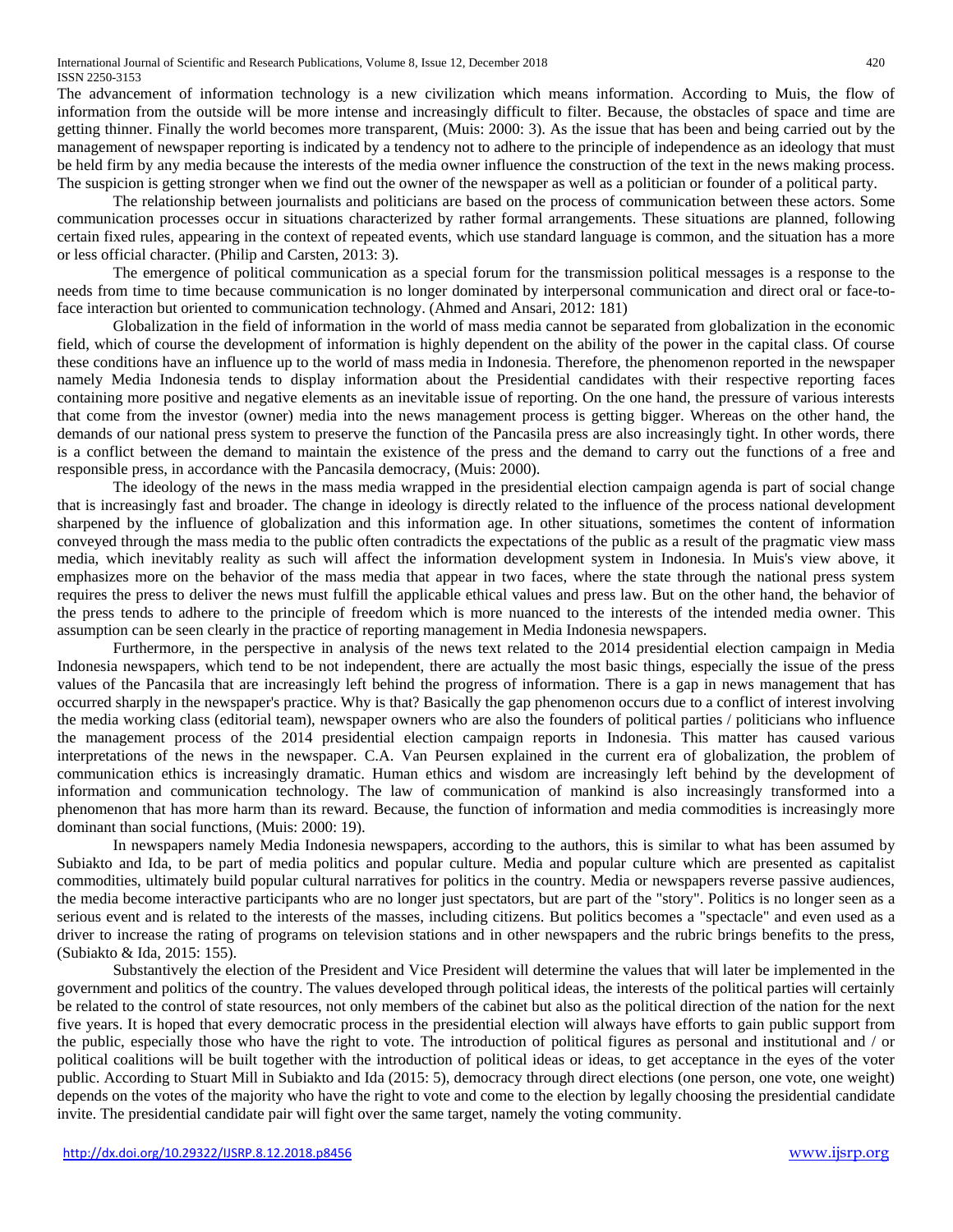Media Indonesia newspapers that are members of the Metro Group led by Surya Paloh, known as Great Indonesia activists, are supporters of the Jokowi – JK presidential candidate. In its announcement, Media Indonesia always gave a prominence and established the Jokowi-JK presidential candidate, compared to the Prabowo-Hatta presidential candidate. Thus the loading of news on newspaper headlines is influenced by the political power of media owners. Each media will represent candidates according to the political orientation of the media owner. The news of Media Indonesia newspaper, which is part of the Metro Group led by Surya Paloh, is alleged to have been influenced by the media's political economy. Where Media Indonesia, which is part of the Metro Group led by Surya Paloh, is known as a Great Indonesia activist, is a supporter of the Jokowi – JK presidential candidate. In its announcement, Media Indonesia always established Jokowi's presidential candidate as a leader who was free from human rights violations, concrete programs and visionary.

Referring to this background, the researchers are interested in examining more deeply how the practice of political economy discourse on the media industry through the development of the headline 2014 Republic of Indonesia presidential election campaign on Media Indonesia newspaper. The purpose of this study is to dismantle the practice of political economy in the media industry through the development of headlines for the publication 2014 presidential election campaign of the Republic of Indonesia, in Media Indonesia newspapers. Then this research is expected to be able to provide theoretical benefits, namely providing development on new models (theories) about mass media economic political discourse, especially regarding political campaign reporting. Besides that, it can develop communication science especially in the research aspects of the content analysis of print mass media with Norman Fairclough's Critical Discourse Analysis approach, and can be used as a reference for subsequent research. The social benefit of this research is that it can provide important meaning for improving the quality of professionalism for media players, especially Media Indonesia newspapers in reporting political events to the public.

#### **2. Literature Review**

### **2.1 Discourse and Signs in Newspapers**

Some relatively important definitions relating to discourse are as stated by Cook, discourse is the use of language in the context of communication, both verbally and in writing. Likewise the thing expressed by Halliday and Hasan that discourse is a semantic unity, and not a grammatical unit. Unity which is not because of its shape (morpheme, word, clause, or sentence). Connect Halliday and Hasan, there are two things that can be studied in connection with the unity of language proposed by the two scientists. First, abstract elements are used to teach language and to find out how the rules of language work. Second, the elements used to communicate. Other terms used in this study are more likely to use the concept put forward by Gee, which combines linguistic elements together with nonlinguistic elements to portray activities, views, and identities. (Badara, 2012: 17).

Furthermore, Hoeta Suhoed distinguishes the notion of discourse and text based on De Saussure's view that distinguishes langue and parole, according to him discourse is an abstract theoretical construct whose meaning is studied in relation to the context and situation of communication. What is meant by context is the element of language referred to by a speech. Thus, discourse is in the langue level, while the text is the realization of a discourse and is at the parole level. (Badara, 2012: 17).

In addition, the marginalization process as stated above, can be compared with the vocabulary used. This is in accordance with the basic argument as stated by Roger Fowler. He explained that certain linguistic choices of words, sentences, propositions, carry certain ideological values. The word is seen not as something neutral, but brings certain ideological implications. (Badara, 2012: 7). According to Berger, for the sake of the speaker (communicator) the sign functions: (a) to awaken (sense) the listener to something he stated to then think about it, (b) to express his feeling (feeling) or attitude towards an object, (c) to notify (Covey) the attitude of the speaker to the audience, and (d) to show the purpose or outcome desired by the speaker or writer, both consciously and unconsciously. (Badara, 2012: 13).

For the benefit of the listener (communication), the sign functions: (a) shows (centering) the center of attention, (b) characterizes, (c) makes him aware of the problem (relizing), (d) gives positive valuting or negative, (e) influencing (Ifluencing) the audience to maintain or change the status quo, (f) to control an activity or function, and (g) to achieve a purposing goal to be achieved using these words. As for finding an ideology sign it is necessary to know the context in which the sign is located and according to the culture of the user. Because, a sign can change its meaning according to the context. Both sentence, time, place and culture context. A symbol will change its meaning even in a context (time) or place) that is relatively the same but in a different context of culture (civilization). (Badara, 2012: 14).

#### **2.2 Views on Critical Discourse Analysis**

<http://dx.doi.org/10.29322/IJSRP.8.12.2018.p8456> [www.ijsrp.org](http://ijsrp.org/) From linguistic history, humans by means of signs, can communicate with each other. Many things can be communicated in this world. (Sobur, 2003: 15). According to Badara (2012: 29), Critical Discourse Analysis (CDA) investigates how the use of the language of existing social groups fight each other and submit their own versions. Some characteristics of Critical Discourse Analysis summarized by Eriyanto are as follows: a) Actions. Discourse is understood as an action, discourse is associated as a form of interaction. Discourse is not placed as in closed and internal spaces. Discourse is seen as something that aims, whether to influence, argue, persuade, refute, react, etc., b) Context. Critical Discourse Analysis considers the context of discourse, such as setting, situation, events, and conditions. Discourse in this case is produced, understood, and analyzed in a particular context. c) History. Placing discourse in a particular social context means that discourse is produced in certain contexts and cannot be understood without including the accompanying context. d) Power. In the critical discourse analysis also considered the power element in the analysis. Every discourse that appears, in the form of text, conversation or whatever, is not seen as something natural, natural, and neutral but is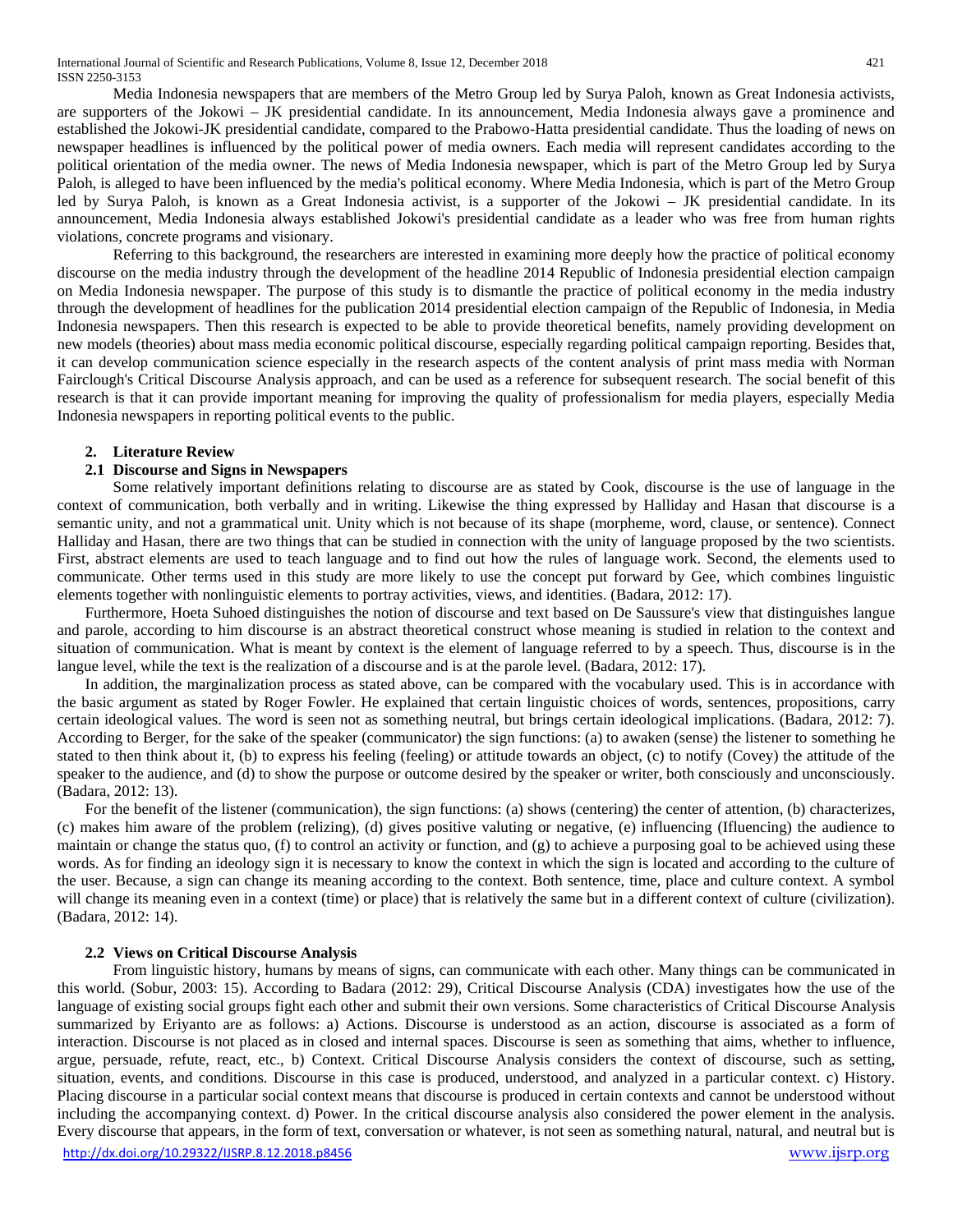a form of power struggle. The concept of power is one of the keys to the relationship between discourse and society, d) Ideology. Ideology has two contradictory meanings. Positive, ideology is perceived as a worldview that states the value of certain social groups to defend and advance their interests.

In Fairclough's view, discourse is a social practice and divides discourse analysis into three dimensions, namely text, discourse practice, and social practice. (a). Text is related to linguistics, for example by looking at vocabulary, semantics, and order of sentences, as well as coherence and cohesiveness, and how they form a definition. (b). Discourse practice is a dimension related to the process of producing and consuming text; for example, work patterns, work charts, and routines when producing news. (c). Social practice, dimensions related to context outside the text; for example the context of the situation or context of the media in relation to society or a particular political culture, (Badara, 2012: 26).

# **2.3 Political Discourse and Representation in Mass Media**

Political discourse, according to Syaifuddin, is as communication of ideas about politics, both oral and written, which are official and orderly for the purpose of power (hegemony). In this sentence it implies things that affirm the meaning of "political discourse": First, all regular writings such as political news, political articles and political editorial are structured systematically and logically, which has unity and integration / red thread ( coherence) in the editorial or sentence. (Badara, 2012: 75). Political discourse is communication in a complex process, in which it involves / is related to the thoughts and attitudes of citizens and interests, organizational groups, election activities, and lobbying as answers to how to obtain, process and maintain power (hegemony) for the maker of the political discourse. Here it means, communication involving political messages is as "political discourse", political discourse is essentially a political reality constructed by the creator / media to influence political audiences with the aim of political imaging, hegemony and accumulation of interests. (Badara, 2012: 76).

In connection with the 2014 presidential election campaign, both the Media Indonesia and Seputar Indonesia newspapers used representational practices in constructing the reality of the campaign. Campaign issues are social reality, each newspaper will framing the social reality in accordance with the interests of the media. According to Fiske in Eriyanto (2008: 114), when doing representation it cannot be avoided the possibility of using ideology, (Eriyanto, 2008: 114). That is, in reporting the campaign is adjusted with the orientation of the media's interests to the candidates it supports. The political world of media involvement has become the center of attention by many parties because it turns out that media companies also participate in politics. The mass media without exception is TV, magazines, radio, and newspapers often do not want to miss the political process in a country. The mass media is an important instrument in campaigning for candidates for formal political leaders, including communicating various political programs of candidates. Mass media can be relied upon enough to bring certain messages from candidates who get a place in a media.

### **2.4 Critical Theory**

Some of the premise that has been the trigger for the birth of Critical Theory. First, the birth of critical theory came from the Frankfurt School of Germany. Second, the discovery and rapid development in the field of communication technology, especially newspaper technology, radio, television technology is one of the factors that trigger the birth of critical theory. Third, the debate about the role and effects of the mass media between the Frankfurt (Germany) School and the Chicago School (United States) is another problem that has encouraged the development of critical theory. The problem contested by the Frakfurt School in the research of mass communication in the Chicago School (United States) is the question of "marxistic economic determinism" and "empirical positivism". Four, Habit in empirical positivism research that denies freedom of value and narrows social reality. From these four premises, what emerges is what the Frankfurt (German) School group calls the "Critical Theory".

By referring to the typical character of critical theory, criticizing ideology in the process of changing society in a system, for example, criticism must be done comprehensively and holistically with all the advantages and disadvantages inherent in the system if, for example, there is a process of human slavery, a life that not independent of their social reality, there is injustice and irrationality in humans. Critical theory aims to open up the slavery process, liberate humans, create a life of justice and rationality. That is, the creation of a better and more balanced human life for their needs. (Eriyanto, 2008: 56).

### **2.5 The Theory of Media Political Economy**

The third basic theory that is used as an analysis for this research object is in the discussion of the results of the research in the next chapter, which is the Media Political Economic Theory. The political economy of the media is actually a battle of how economic and political aspects have influenced the production and reproduction of culture as a commodity of mass media. This approach looks more at how the conception of materialism is distributed and circulated in the practice of implementing cultural production. As the view of Babe also writes that the roots of media political economy stems from views and conceptions born of experts in cultural studies, such as Theodore, Adorno, Richar Hogart, Raymond William, and E.P. Thompson. These people introduced the theory of cultural materialism. The efforts of adherents of critical theory to explain that culture or culture are the results of production and reproduction that are caused or become consensus of economic logic. Culture has become a commodity produced by the particular interests of the maker for the benefit of obtaining financial benefits. (Eriyanto, 2008: 160-161). This is actually the main reason why newspapers, Media Indonesia newspapers discredit each other and claim social truth about each of the presidential candidates in the 2014 presidential election through reporting in the newspaper.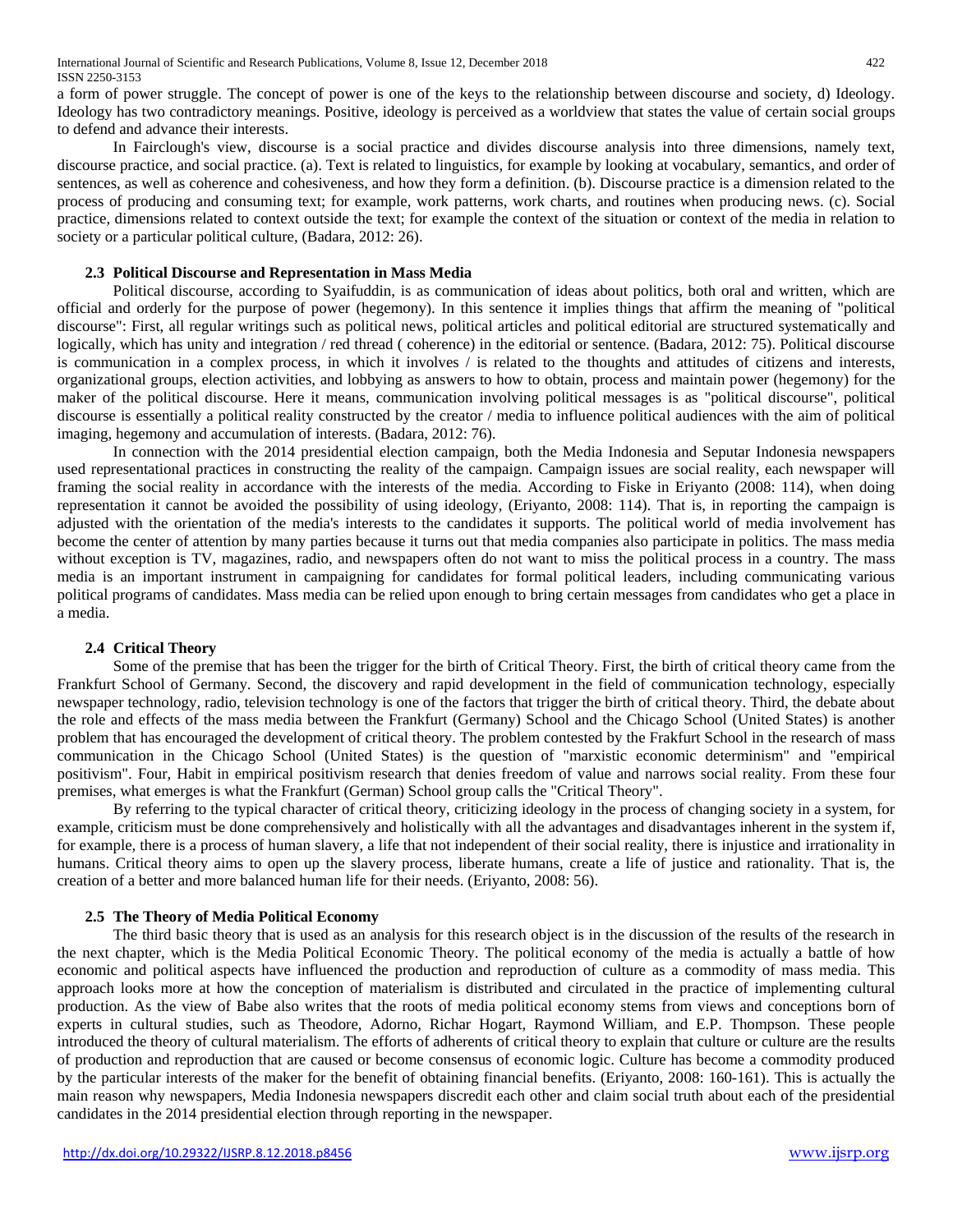In addition, the content of the media is the accumulation of influences from various factors that influence the decisionmaking process for related parties in the editorial room. These factors can come from, among others: First, the individual / media worker itself such as the media manager's professional background, gender, age, or religion, in terms of professionalism of the media manager, educational background or tendency of journalist orientation to political parties . Second, the media routines that take place every day and become standard procedures for media managers such as the mechanism and process of determining / making news, the form of delegation of tasks, etc. Third, organizational structure factors where foreign components in a media organization may have their own interests such as editorial, marketing, advertising, circulation, general, and so on that have different goals, targets, strategies, and philosophies own organization. Fourth, environmental factors outside the media such as news sources, external parties such as the government and the business environment. Fifth, ideological factors used by individuals / media owners to see the reality and how they deal with it.

## **3. Methodology**

This study uses a qualitative Content Analysis Method. While the analytical approach is the Norman Fairclough version of Critical Discourse Analysis. Therefore, this research is in the realm of the critical paradigm. The critical philosophical assumption is that seeing reality is based on competition for power, identity, history and ideology. Thus the presidential election campaign is a battle of discourse of each candidate. Through mass media representation appears to establish the ideological discourse that will be built. Representation in the mass media, especially in newspapers, is inseparable from the influence of history, political economy, media and ideology. For this reason, understanding social reality requires a theoretical framework, but not to be deducted, but rather to gather concepts in explaining the phenomenon of media coverage written in Media Indonesia newspaper headlines and Seputar Indonesia in the 2014 presidential election campaign. used the Political Economy of Media theory, and representation, while Norman Fairclough's critical discourse analysis was used for discourse analysis.

Starting from the critical approach, in the stage of interpretation "dialogue" is carried out between the results of the analysis and the theoretical framework so that a new understanding of the phenomenon is obtained. In this stage, inductive thinking is used, concepts in theory are used to analyze factual units while moving in a more abstract direction in the form of generalizations and eventually become theories through the process of conceptual formation and theory formation (grounded theorizing). ), Neuman in Hamad (2004: 46) In the study of critical discourse analysis, in addition to the use of critical tradition perspectives, critical paradigms and also some critical theories adapted to the research themes needed to become analysis blades in dissecting / analyzing text texts and the results of in-depth interviews (dept interview). In addition to the intended theories, in this study the analysis of Norman Fairclough's version of Critical Discourse Analysis was used as an analytical approach or model.

The subject of this study is the headline of political campaign news, namely Media Indonesia newspaper as many as 6 news owners / actors (editors) as well as representations of media readers. While the object of research is political ideology and economics reporting on the news headlines of the 2014 Indonesian Presidential election campaign published during the campaign period of the intended Presidential Candidate. By taking experience from what Syaifuddin said in his research, the data collection techniques that will be used in this study are as follows: Text Analysis, Depth-interview, Library study and documentation, and Observation. Then Fairclough's data analysis technique understands Critical Discourse Analysis (CDA) related to research on tension between two assumptions about the use of language, that language composes and is socially structured by Titscher, Mayer, Wodak, & Vetter. (Titscher, et al. 2009: 242). The assumption is based on Halliday's "systemic functional linguistic theory," that each text has an "ideational" function through representation of the experience of representation and representation of this world. In addition, the text produces social interactions between participation in discourse, and thus also displays interpersonal functions. Finally, the text also has a textual function, that the text brings together separate components into a whole and combines them with situational contexts (Fairclough, 1995 p. 61).

The validity technique of the data in this study is the intertextuality technique. The results of this analysis are in the form of meanings, representations, and the influence of media political forces in the 2014 presidential election campaign. In drawing conclusions, researchers use interactive models as stated by Miles and Hiberman (2004). The analysis process flows from the initial stage to the final stage. Components of data analysis (which includes data reduction, data presentation and conclusion) are interactively interconnected during and after data collection. The researcher will draw conclusions by staying open and skeptical. As long as the research takes place, any conclusions that are set will continue to be verified until truly valid and solid conclusions are obtained.

### **4. Discussion**

This discussion will reveal more about Media Indonesia newspaper's political economy discourse in the reporting of the 2014 Republic of Indonesia Presidential Election Campaign. From the Media Indonesia newspaper, the researcher assumes three reports relating to political economy discourse. Furthermore, in the sub-section of this discussion, researchers will divide the three reports into two major themes. For more information on the political economy discourse in the headlines of the news of Media Indonesia newspapers, the researchers will present it in Table 18 below.

|              | Table 18                                         |                  |  |
|--------------|--------------------------------------------------|------------------|--|
|              | POLITICAL ECONOMIC DISCOURSE SK. MEDIA INDONESIA |                  |  |
| DATE./TITTLE | HL – MEDIA INDONESIA                             | <b>DISCOURSE</b> |  |
|              |                                                  |                  |  |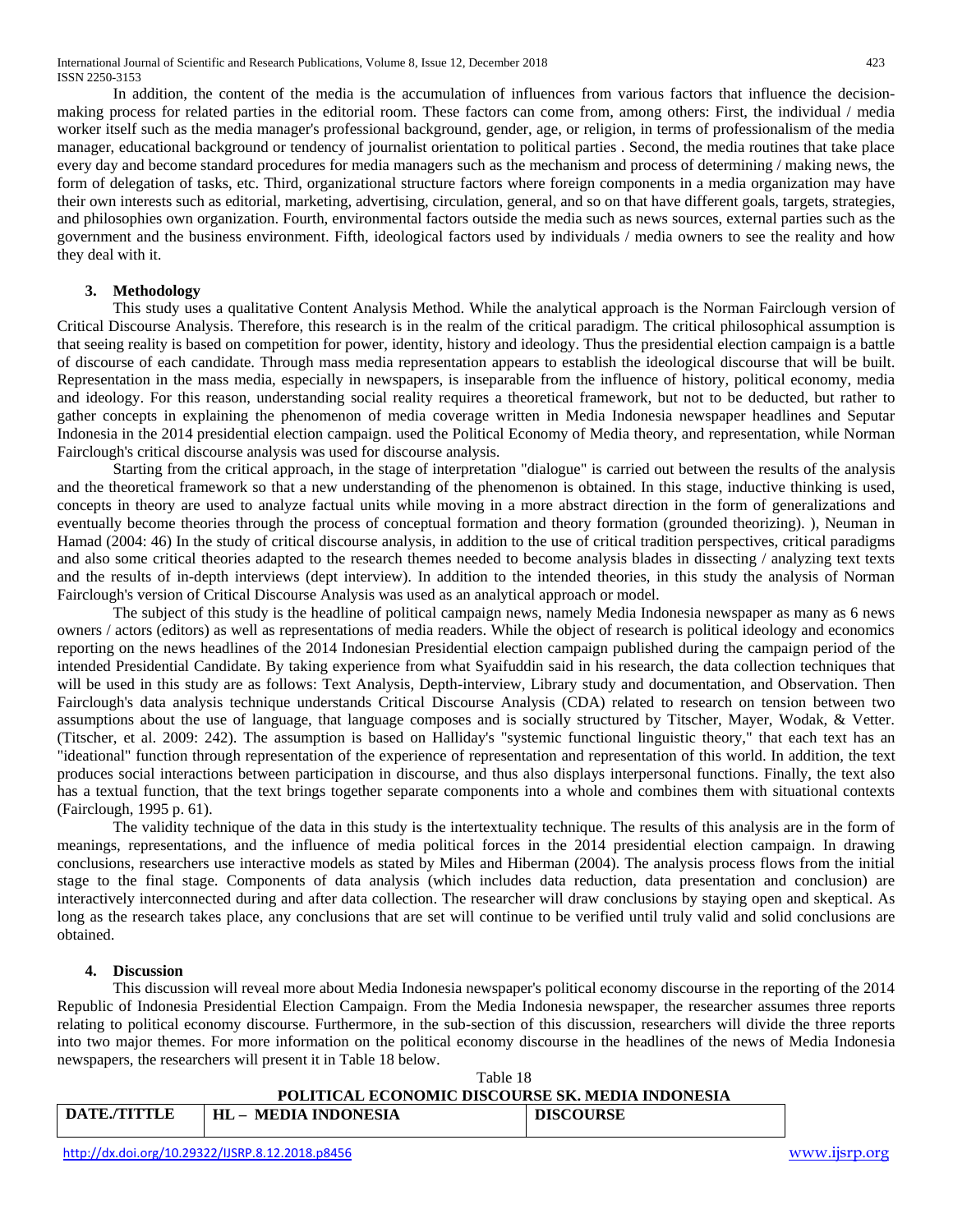| Headline             |                                                  |                                          |
|----------------------|--------------------------------------------------|------------------------------------------|
| 05 June 2014         | The Jokowi-JK pair received support<br>from      | The Jokowi-JK Pair Policy received       |
|                      | (KADIN<br>Apindo)<br>businessmen<br>and<br>and   | support from the business community      |
| excite the world's   | academics.                                       | / KADIN                                  |
| efforts              |                                                  |                                          |
|                      |                                                  |                                          |
| (1)                  |                                                  |                                          |
|                      |                                                  |                                          |
| 16 June 2014         | The media considers Jokowi's maritime-based      |                                          |
|                      | program because removing price differences is    |                                          |
|                      | more concrete than Prabowo's.                    |                                          |
|                      |                                                  |                                          |
| Jokowi<br>More<br>is | Text construction also shows support from        |                                          |
| Concrete             | KADIN towards Jokowi's policies.                 |                                          |
| (7)                  |                                                  |                                          |
|                      |                                                  |                                          |
| 22 June 2014         | The Jokowi-JK pair stressed the importance of    | Protection<br>of<br>business<br>actors.  |
|                      | protecting citizens, maritime natural resources, | maritime<br>natural<br>resources.<br>and |
|                      | domestic products and regional and international | domestic products, as well as regional   |
|                      |                                                  | and international security guarantees    |
| Jokowi-JK Ready to   | security.                                        |                                          |
| Maritime<br>Protect  |                                                  |                                          |
| <b>Affairs</b>       |                                                  |                                          |
|                      |                                                  |                                          |
| (11)                 |                                                  |                                          |
|                      |                                                  |                                          |

The study of media political economy on several news titles in the table above wants to show how economic interests are always overshadowed or occur in a political battle setting. Conversely, political battles occur in the interest of gaining power to regulate economic resources. In this interest, capital owners are involved through the operationalization of tangible mass communication media institutions to achieve their goals. Owners of capital affiliated to certain political forces tend to construct reports that favor the groups they support and marginalize groups considered as opponents.

The tendency of media alignments mainly occurs because of the working mechanism of the media structure in producing a discourse. This relates to the editorial work process where planning, selection, editing and improvement occur until the news is ready to air. Media in the view of McNair (2011) not only conveys the messages of political organizations to the public, but also changes them through various processes of reporting and interpretation. (McNair, 2015: 65).

On the news on June 5, 2014 entitled "Jokowi Breaks the Business World", and June 16, 2014 entitled "Jokowi is more Concret", the text construction was aimed at directing public opinion that the Jokowi-JK couple's policies received support from the business community namely KADIN and APINDO and academics. KADIN (Indonesian Chamber of Commerce and Industry) is an Indonesian entrepreneurial organization engaged in the economy. This organization was established on September 24, 1968 and is regulated in Law Number 1 of 1987 concerning the Chamber of Commerce and Industry. The law stipulates that all Indonesian businessmen in the field of state business, cooperative business and private businesses jointly form the Chamber of Commerce and Industry in the context of realizing a strong and highly competitive Indonesian business world.

Whereas APINDO (Indonesian Employers' Association) was established on January 31, 1952. This association was formed in line with the increasing issues in the field of labor and industrial relations, employers considered the importance of a forum that was able to become a forum for communication and exchange of ideas to resolve various problems arising in the field of industrial relations and labor. The interests of the government and employers. In a wider scope, the forum can voice the aspirations of employers to governments and other organizations, both at home and abroad, which are related to the world of industrial relations and labor. (*Http://apindo.or.id*).

The practice of Media Indonesia newspaper discourse by displaying KADIN and APINDO in text construction, besides being part of journalistic techniques, but more than that has a close connection with the media political economy. As the discourse analysis of Theo Van Leeuwen (Rachmadi, p. 6), which focuses on: first, the exclusion process; second, the process of inclusion. In the headline text construction above, what is done by the Media Indonesia newspaper is the inclusion process, namely a discourse strategy that constructs a group or each particular party is included in the news text into a representation. While in Fairclough's discourse analysis, the representation of the headline discourse practice above shows how events, people, groups, situations, circumstances, or whatever is displayed and described in the text, implies a reciprocal relationship between discourse and social structure.

<http://dx.doi.org/10.29322/IJSRP.8.12.2018.p8456> [www.ijsrp.org](http://ijsrp.org/) In reviewing the news that presented the chairman of Chamber Commerce and Industry as well as the President Commissioner of PT Panasonic Gobel Indonesia (PGI), Rachmat Gobel and Chair of APINDO Sofjan Wanandi, it could be seen that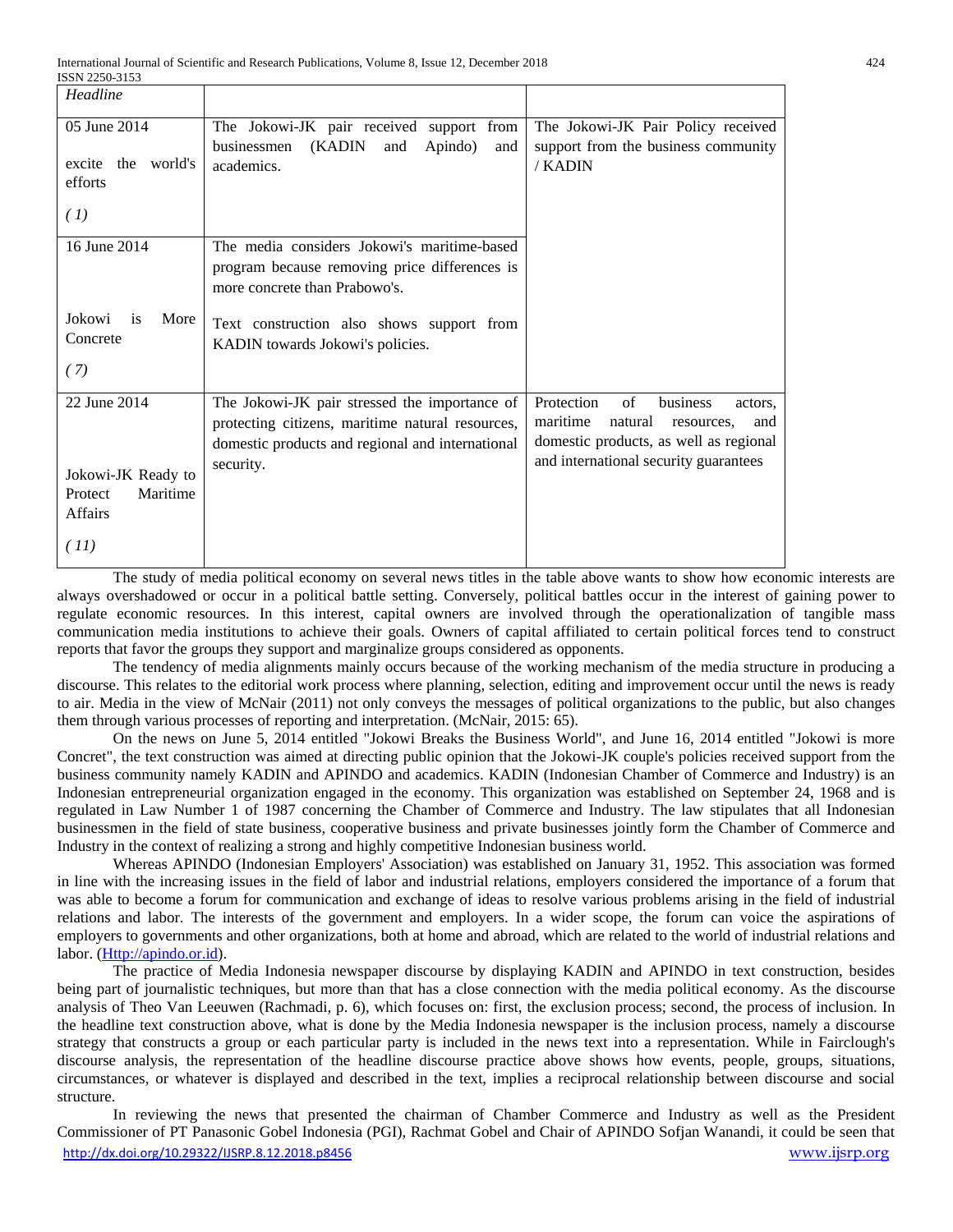International Journal of Scientific and Research Publications, Volume 8, Issue 12, December 2018 425 ISSN 2250-3153

there were relations between the Media Indonesia newspaper, the Kadin Chair and the APINDO Chair, even with Joko's vice presidential vice presidential candidate Widodo - Jusuf Kalla, who is both from a business background. Later, after the election of Joko Widodo - Jusuf Kalla, Rachmat Gobel was elected as Minister of Trade. Rachmat Gobel is currently a member of the Nasdem Party honor council and legislative candidate for the Gorontalo electoral district.

While Sofjan Wanandi, when the 2014 Presidential Election with APINDO supported Jokowi-JK. After the pair he supported was elected president-vice president, Sofjan, who is also the owner of the Gemala Group (now Santini Group), entered the Jokowi-JK cabinet to become the Vice President's expert team. In addition to Sofjan, an APINDO member who later entered the cabinet was Franky Sibarani, who was the Head of the Investment Coordinating Board (BKPM).

In contrast, in addition to the allocation of power to non-party political groups (in this case KADIN and APINDO) in government, for the Media Group business conglomerates, especially capital owners, the economic benefits obtained are in the form of advertisements by entrepreneurs who are members of both organizations. Some that can be mentioned here are Sugianto Kusuma and Robert Budi Hartono who are members of the APINDO Advisory Council. (http://apindo.or.id/id/about/struktur-organisasi). Sugianto Kusuma or familiarly called Aguan is the founder of Agung Sedayu Group, one of the largest property developers in Indonesia whose advertisements often adorn glass screens. (https://news.detik.com/berita/d-3179405/profil-aguan-bos-agung-sedayugroup-yang-dicegah-kpk-ke-luar-negeri).While Robert Budi Hartono is the owner of the Djarum cigarette company and owner of Polytron. [\(https://properti.kompas.com/read/2017/12/05/171034021/ini-sepuluh-raja-properti-terkaya-indonesia.](https://properti.kompas.com/read/2017/12/05/171034021/ini-sepuluh-raja-properti-terkaya-indonesia))

The advantages in terms of ad revenue as described above, allow the Media Group, especially the newspaper Media Indonesia to run a media business as an industry and at the same time a tool for the ideological battle of capital owners through the practice of daily news discourse. This advantage was also conveyed by Elman in an interview with the Researcher about the importance of advertising in financing media operations. Quoting Elman's statement, "Especially today, advertisements and editors must be together. No, maybe we don't have a salary. Where is the salary (if) from the ad not there? How do advertising promotions want the newspaper not to sell? Through the statement, Elman stressed the importance of collaboration between the editorial section and the advertising section to produce the performance of newspaper publications that attracted readers' interest. This opinion was reinforced by Gaudensius who emphasized the importance of cooperation between sections in Media Indonesia. Gaudensius stated, "Between the parts shoulder to shoulder so that. Editors also help friends in advertisements to open opportunities with policy makers. But Gaudensius also emphasized that the fire in the newsroom cannot be intervened by the business / advertisement section. He mentioned the need for cooperation between the editorial section and the business section to maintain the sustainability of the company. In its conclusions about the mechanism of the media industry's work in the Media Indonesia newspaper, Gaudensius stressed that there could be no idealism if the company was not healthy.

The description of reality and the dynamics of politics and economics above shows the reciprocal relationship between discourse and social structure as mentioned earlier. Both institutions, namely KADIN and APINDO were identified as public organizations, namely non-party organizations with political objectives; by occupying institutional political power, in government or representative councils, which enables the implementation of desired policies (McNair. 2015: 5-6). For example, on the June 5, 2014 headline, Media Indonesia newspaper constructed a text about KADIN's hope for Jokowi-JK to make a mental revolution to cut the high-cost economy. Likewise the construction of the text regarding the recognition of the Chairman of the Indonesian Employers Association (Apindo) Sofjan Wanandi that Jokowi not only simplified everything, but also made it very simple.

On the contrary, Media discourse is carried out by Media Indonesia with an exclusion process for institutions or institutions that support Prabowo. For example, support by the Mainstay Farmers and Fishermen Group (KTNA) and the Indonesian Farmers Association (HKTI). In the practice of this discourse, the Media Indonesia newspaper deliberately ignores institutions or institutions that are considered to be political opponents. This kind of media work practice shows a form of cruel market mechanism because it makes certain media dominate the public discourse and others are marginalized. The presence of KADIN and APINDO in the Media Indonesia discourse as an organization that is closely related to economic activities, as well as being seen as non-party organizations that have political goals reinforce McNair's (2011) view that the media not only provide knowledge (cognitive), but also organize and arranging political reality, sorting out more or less important events according to their existence or absence on the media agenda. (McNair. 2015: 71).

On June 22, 2014, Jokowi-JK was ready to protect the maritime country, the conclusion of the news was that the Jokowi-JK couple stressed the importance of protecting citizens, maritime natural resources, domestic products and regional and international security. Regarding maritime natural resources, Agrimedia Bulletin states that there are seven economic spectrums that have the potential to contribute to the maritime sector to Indonesia's national GDP. The seven marine economic spectrums include fisheries, maritime tourism, sea transportation, offshore mineral energy resources, marine industry, marine building and marine services. The potential for marine economic value is estimated to reach a minimum of 8.22 trillion dollars per year. (https://www.researchgate.net). Through the construction of the news, the Media Indonesia newspaper carries out a communication function that connects political power in the contestation of the 2014 Presidential Election with economic resources that include production, distribution and consumption in the maritime sector. The fruit picked by Media Indonesia newspaper is of course in the form of economic benefits obtained by the owners of capital.

<http://dx.doi.org/10.29322/IJSRP.8.12.2018.p8456> [www.ijsrp.org](http://ijsrp.org/) The researcher noted that the Media Group, a conglomerate that covers the Media Indonesia newspaper, has planned to build a resort in Sabang since 2015 to develop marine tourism with the concept of eco-tourism in the western tip of Indonesia. The Media Group claims to have received direct requests from the central government and regional governments. The development is likely to hold China Sonangol Media Investment, a joint venture between Media Group and China Sonangol Land. China Sonangol Land and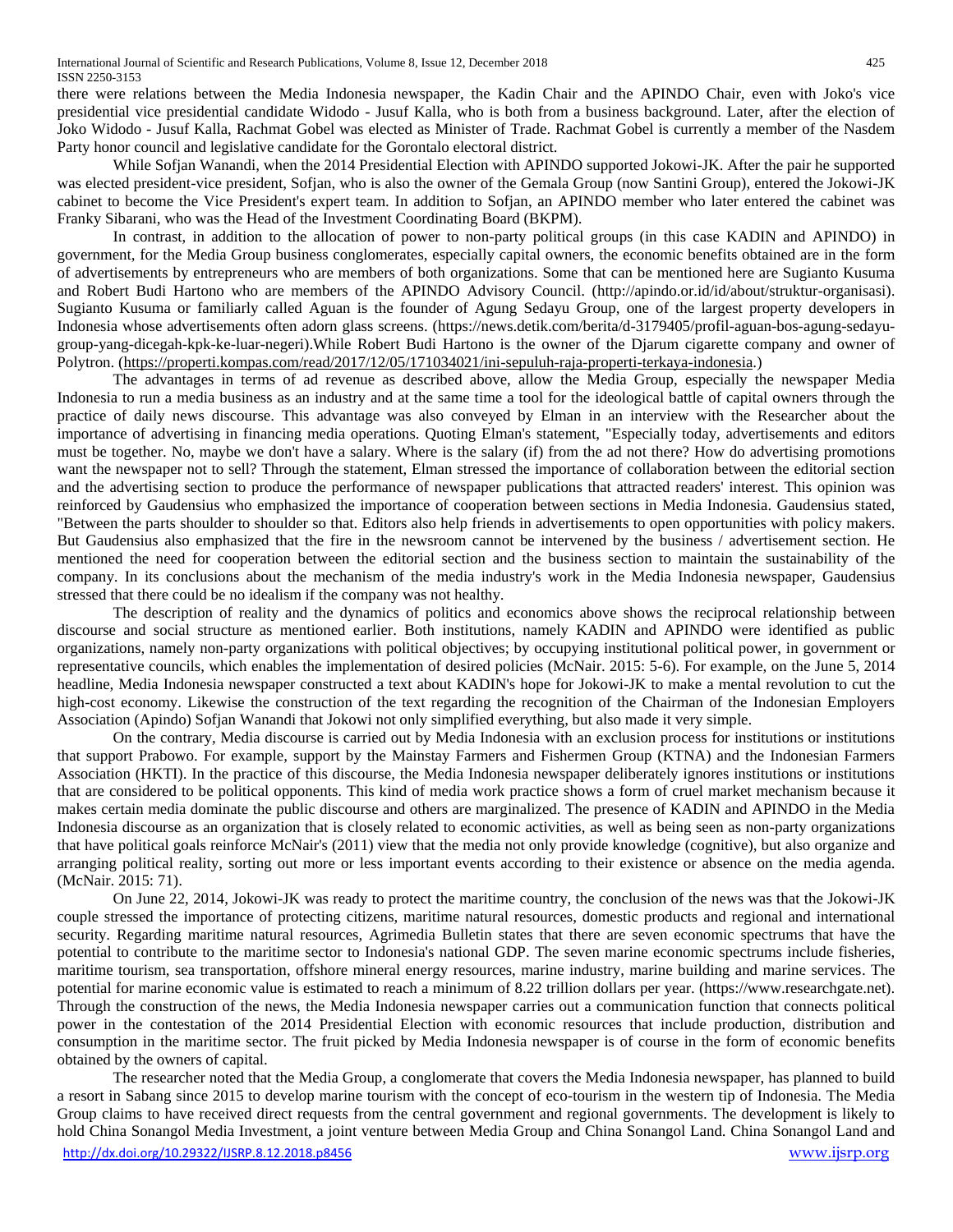Sonangol EP are under the umbrella of the Sonangol Group which has been in partnership with the Media Group since 2009 in the Cepu Block. Since 2014, Sonangol EP wants to become an oil supplier to Indonesia. Surya Paloh himself admitted to whispering to President Joko Widodo that Pertamina would cooperate with Sonangol EP. (http://industri.kontan.co.id). In addition, Media Group also obtained investment cooperation with China Sonangol Land to build the 303 meter Indonesia Building 1 with a value of Rp 8 trillion. Inauguration of the building located on Jalan MH. Thamrin was carried out by President Joko Widodo on May 23, 2015. (https://finance.detik.com).

The economic facts above illustrate the power relations between the media and the stakeholders who are symbiotic mutualism. These facts also affirm that in the process of making news on a particular event about power there are special considerations by the media in giving emphasis and scale of priority by placing the "interests" of both parties (the interests of the media and stakeholders) as something important especially concerning various aspects such as the issue of sources of production, consumption, and distribution as sources of news that can benefit both parties.

When considering the political economy perspective from the aspects of commodification, structuration and spatialization, it seems clear that Media Indonesia chose events by presenting news that was considered to be liked by the groups of readers. This means that reporting related to the political field, especially regarding the Presidential Election has a high selling value, as evidenced by the intense presentation of this political news as a headline. While the practice of structuring is evident in the dynamics in the editorial room. Particularly in Media Indonesia, it seems that the structure of the role in influencing the presentation of the news is so clear that what is placed in the headlines of the Presidential Election is a single discourse that tends to be positive for the Jokowi-JK pair. Explanations from informants in the Media Indonesia newspaper showed how the editors had taken the same position and were socialized to the journalists. Spatial aspects such as the adoption of innovation in the form of sophisticated technological tools in the media industry driven by the Media Indonesia newspaper, since its inception in 1970, have developed into a media conglomerate. This business group has Media Indonesia, Lampung Post, Borneonews, Prioritas tabloid, and MetroTV television stations. In fact it has penetrated into various other industrial fields.

From the discussion it can be concluded while the political economy of Media Indonesia newspapers is viewed from a theoretical perspective. From the point of view of Media Political Economic Theory, that from the aspect of structuration, the owners of capital conduct a variety of owner's ideologies in the news content that is disseminated to the readers. The newspaper also focuses on the structure of the media economy compared to ideological content. This media organization as a subordination of a very large media corporation / economic system of capital owners related to their political interests.

The Media Indonesia newspaper also uses monopolistic strategies to develop the capital's business empire. Therefore, the independence of the ideology of the media lies precisely in economic and political power. Political economic interests This newspaper has influenced the values of democracy which are increasingly retreating in the practice of the state. The political and economic practice of the Media Indonesia newspaper affiliated with the Nasdem party has become a significant factor affecting media operations. While readers as viewers / consumers / become easy targets as well as commodities in the media industry. This Media Indonesia newspaper practices the values of materialism that are distributed and circulated in the production practices of new cultures into the concurrency of economic logic for the benefit of the owners of capital to gain financial gain and political power. The political economy interests of the capital owners of the newspaper have actually spawned disagreements among readers because they narrow the space for public discourse, representation, distortion and imbalance between society, the market and the country's political system.

From the criteria of critical political economy analysis, it can be affirmed that; a). Media Indonesia newspapers can be classified in the class of capitalist bureaucrats and dominating groups. b). The Media Indonesia newspaper is part of the dominant class among the classes in the community that conducts the fight. c). Professional Media Indonesia newspapers form an illusion of autonomy that is socialized into norms - nonna dominant cultures.

From the commodification aspect, the Media Indonesia newspaper has made the 2014 presidential election campaign event in the news a commodity / merchandise to accumulate economic and political value benefits by capital owners as a way of maintaining target audiences as well as advertisers who have become customers, as well as increasing the amount larger sales people / circulation so that they can survive and make massive expansion in order to control economic resources on a large scale. From the spatial aspect, the political economy of Media Indonesia newspaper has also commodified information technology by building online, TV, corporate media and the size of media business bodies as an effective means of overcoming barriers to distance and time with readers. From the perspective of professionalism at the level of the political economy of the media, the main focus of the Media Indonesia newspaper is to serve the needs of capital owners in providing a platform for a variety of different views. Institutional autonomy and journalist professionalism are not the best guarantee for proper supervision of political power.

#### **5. Conclusion**

<http://dx.doi.org/10.29322/IJSRP.8.12.2018.p8456> [www.ijsrp.org](http://ijsrp.org/) Regarding the political-economic of the Media Indonesia newspaper on the headline of 2014 presidential and vice presidential campaign reports, it can be concluded that the newspaper Media Indonesia is pro-capitalism wrapped in popular issues. The Media Indonesia newspaper focuses on the structure of the media economy compared to the ideological content. In addition, the Media Indonesia organization is a subordination of the economic system of the owners of capital related to their respective political interests. The contents of the news contained exchange rates that forced market expansion for capital owners as policy makers and other businesses that were still within the corporate sphere with Media Indonesia. This is a monopolistic strategy in their business empires. Therefore, it can be ascertained that the independence of the media ideology lies in the strength of the economy. Media Professionalism Indonesia relies heavily on the interests of capital owners, then concentrates Media Indonesia tends to ignore the